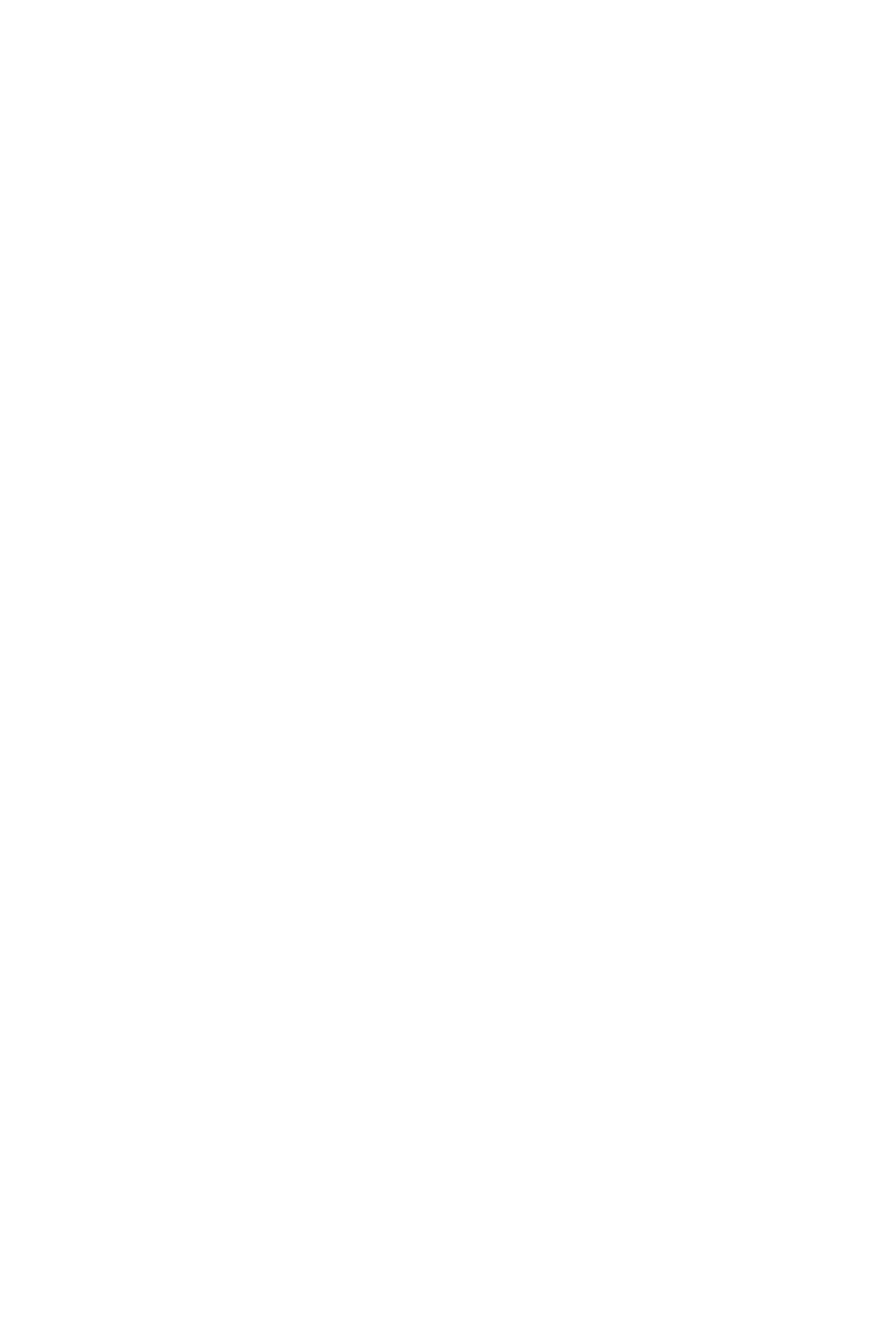## **List of Publications**

#### **2021**

A. Ronchi, P. Franceschini, P. Homm, M. Gandolfi, G. Ferrini, S. Pagliara, F. Banfi, M. Menghini, J-.P. Locquet, and C. Giannetti, *Light-Assisted Resistance Collapse in a V*<sub>2</sub>O<sub>3</sub>-*Based Mottronic Device*, Phys. Rev. Applied **15**, 044023 (2021).

S. Mor, V. Gosetti, A. Molina-Sanchez, D. Sangalli, S. Achilli, P. Franceschini, C. Giannetti, V. F. Agekyan, L. Sangaletti, S. Pagliara, *Photoinduced Modulation of an Excitonic Resonance via Coupling with Coherent Optical Phonons in a Layered Semiconductor*, Accepted in Phys. Rev. Research (Nov. 2021).

A. Ronchi, P. Franceschini, A. De Poli, P. Homm, A. Fitzpatrick, F. Maccherozzi, G. Ferrini, F. Banfi, S.S. Dhesi, M. Menghini, M. Fabrizio, J.-P. Locquet, and C. Giannetti, *Nanoscale Self-Organisation in Mott Insulators: a Richness in Disguise*, Submitted to Nat. Comm. (Aug. 2021).

P. Franceschini, V. Policht, S. Mor, A. Ronchi, A. Milloch, S. Pagliara, M. Menghini, J.-P. Locquet, S. Dal Conte, G. Cerullo, and C. Giannetti, *Coherent Electronic Control of a Photoinduced Insulator-to-Metal Transition*, manuscript in preparation (Dec. 2021).

#### **2020**

P. Franceschini, L. Carletti, A. P. Pushkarev, F. Preda, A. Perri, A. Tognazzi, A. Ronchi, G. Ferrini, S. Pagliara, F. Banfi, D. Polli, G. Cerullo, C. De Angelis, S. V. Makarov, and C. Giannetti, *Tuning the Ultrafast Response of Fano Resonances in Halide Perovskite Nanoparticles*, ACS Nano 2020, 14, 10, 13602.

#### **2019**

A. Ronchi, P. Homm, M. Menghini, P. Franceschini, F. Maccherozzi, F. Banfi, G. Ferrini, F. Cilento, F. Parmigiani, S. S. Dhesi, M. Fabrizio, J.-P. Locquet, and C. Giannetti, *Early-Stage Dynamics of Metallic Droplets Embedded in the Nanotextured Mott Insulating Phase of*  $V_2O_3$ *,* Phys. Rev. B **100**, 075111 (2019).

C. M. Kropf, A. Valli, P. Franceschini, G. L. Celardo, M. Capone, C. Giannetti, and F. Borgonovi, *Towards High-Temperature Coherence-Enhanced Transport in Heterostructures of a Few Atomic Layers*, Phys. Rev. B **100**, 035126 (2019)

#### **2018**

A. Ronchi, P. Franceschini, L. Fanfarillo, P. Homm, M. Menghini, S. Peli, G. Ferrini, F. Banfi, F. Cilento, A. Damascelli, F. Parmigiani, J.-P. Locquet, M. Fabrizio, M. Capone, and C. Giannetti, *Ultrafast Orbital Manipulation and Mott Physics in Multi-Band Correlated Materials*, Proc. SPIE 10530, 105300V (2018)